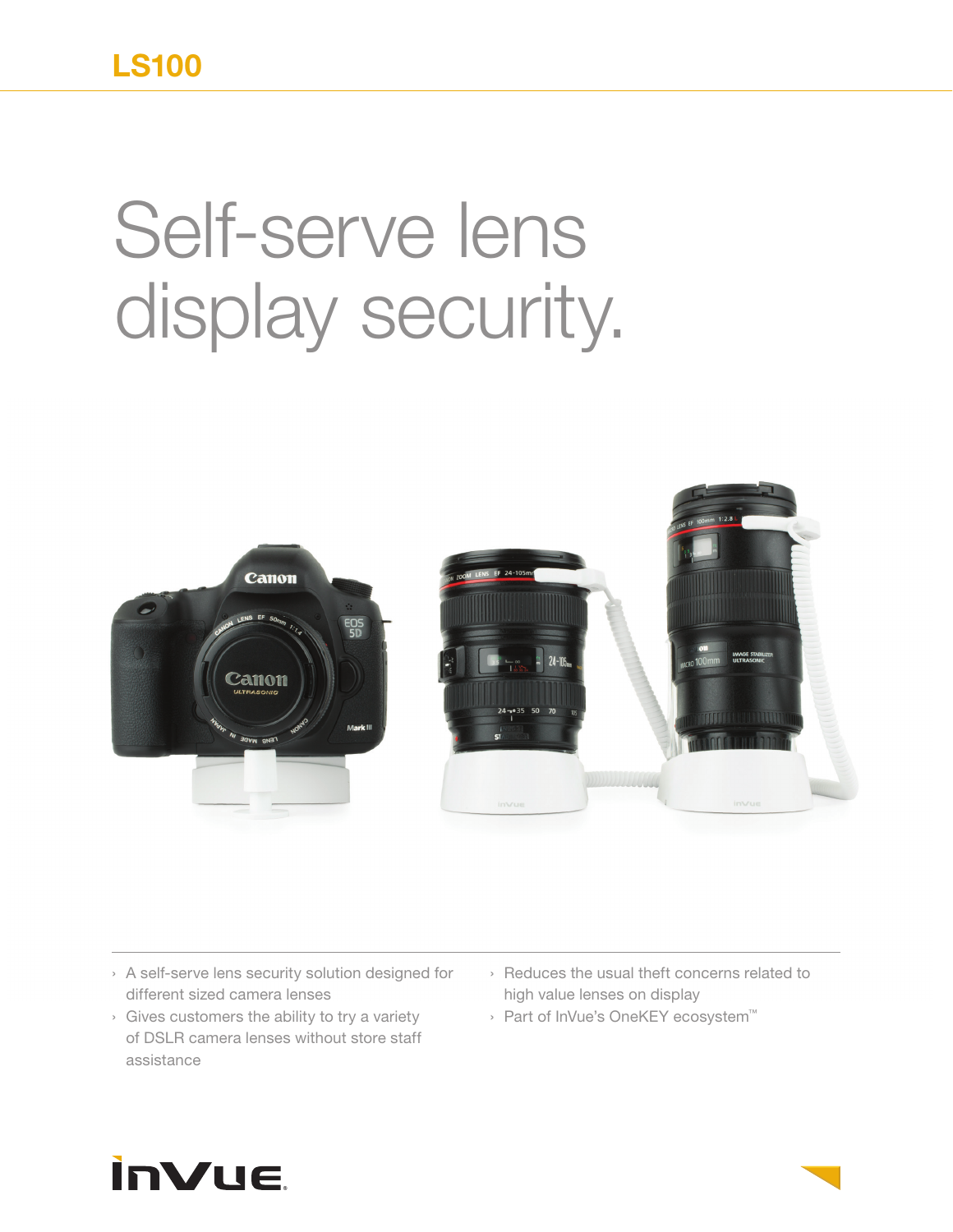## **FEATURES AND BENEFITS**

- 1 Single lens security solution for different sized camera lenses
- 2 Enables customers to try a variety of lenses without assistance from store staff
- **3** Designed to work with S2800 or Zips 2.0 Alarm Units
- 4 'Gold is Good' LED indicates system status
- **5** Quick release capability with OneKEY<sup>™</sup> for daily removal (not shown)
- **6** Optional lens stand available



## **inVue**